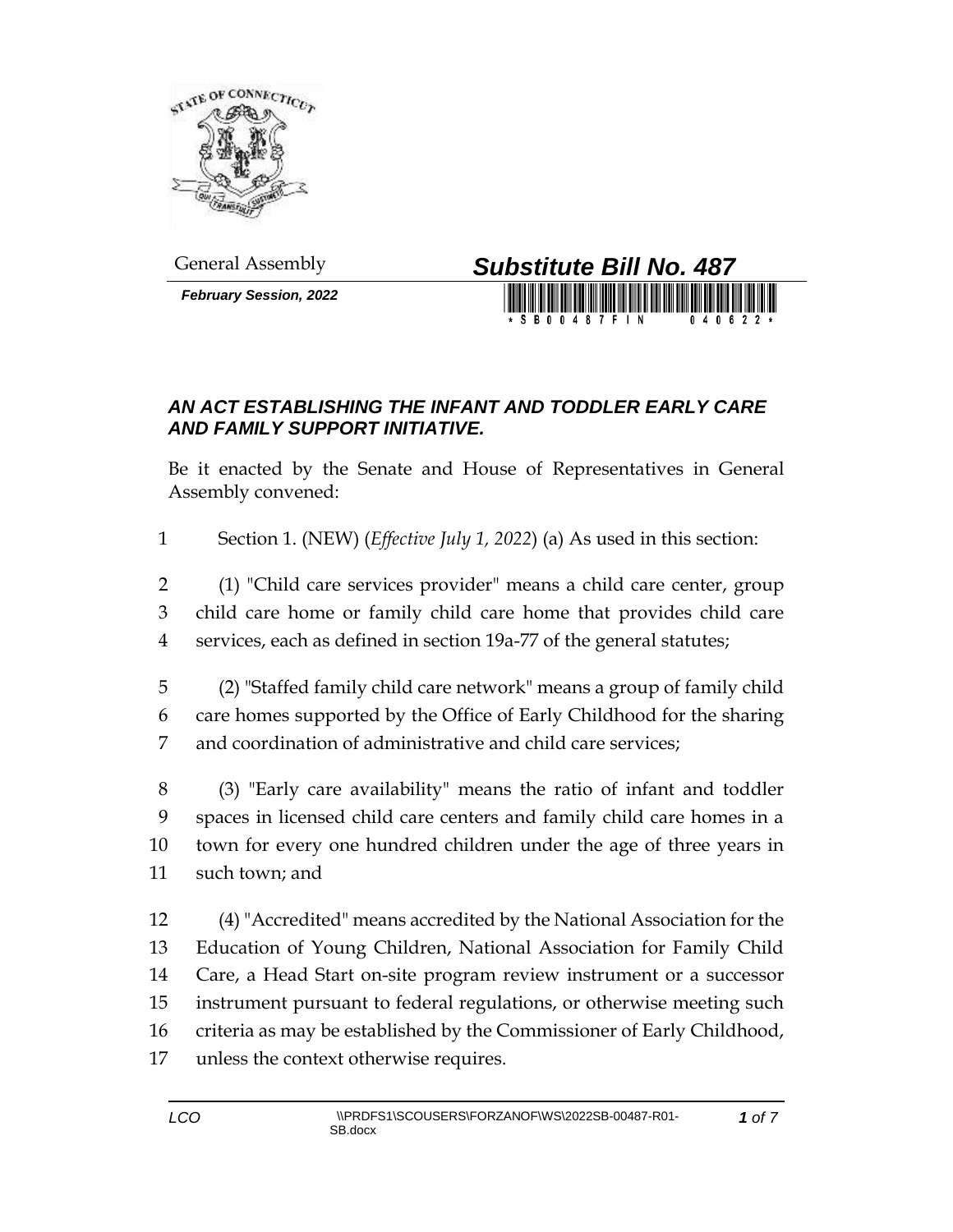(b) The Office of Early Childhood shall establish and administer the Infant and Toddler Early Care and Family Support Initiative. The initiative shall provide grants-in-aid to child care service providers and staffed family child care networks to support the growth and enhancement of a system of high-quality early childhood care and education by creating and subsidizing infant and toddler spaces in high- need areas throughout the state. The office shall establish standards for the initiative. The standards may include, but need not be limited to, guidelines for staff-child interactions, lesson plans, parental involvement, staff qualifications and training and curriculum content including preliteracy development.

 (c) The Commissioner of Early Childhood may enter into a five-year contract with a child care service provider or staffed family child care networks, to create new or support existing infant and toddler spaces in such child care centers, group child care homes and family child care homes. In entering into a contract under the initiative, the commissioner shall give priority to those child care centers, group child care homes and family child care homes that are (1) located in towns with the lowest median household income and greatest deficit of early care availability, (2) creating new infant and toddler spaces, (3) accredited, and (4) licensed to individuals who reflect the demographics of the infant and toddler population in the community in which such center or home is located.

 (d) Any contract entered into under the initiative shall provide (1) a grant-in-aid for each infant and toddler space that is in an amount that is at least seventy-five per cent of the market rate, as determined by the Commissioner of Early Childhood pursuant to the current market rate study required under federal law, (2) a bonus equal to twenty-five per cent of the amount described in subdivision (1) of this subsection to any accredited child care center, group child care home or family child care home, (3) access to family support services in accordance with the provisions of subsection (e) of this section, and (4) in the case of a child care center, group child care home or family child care home that enters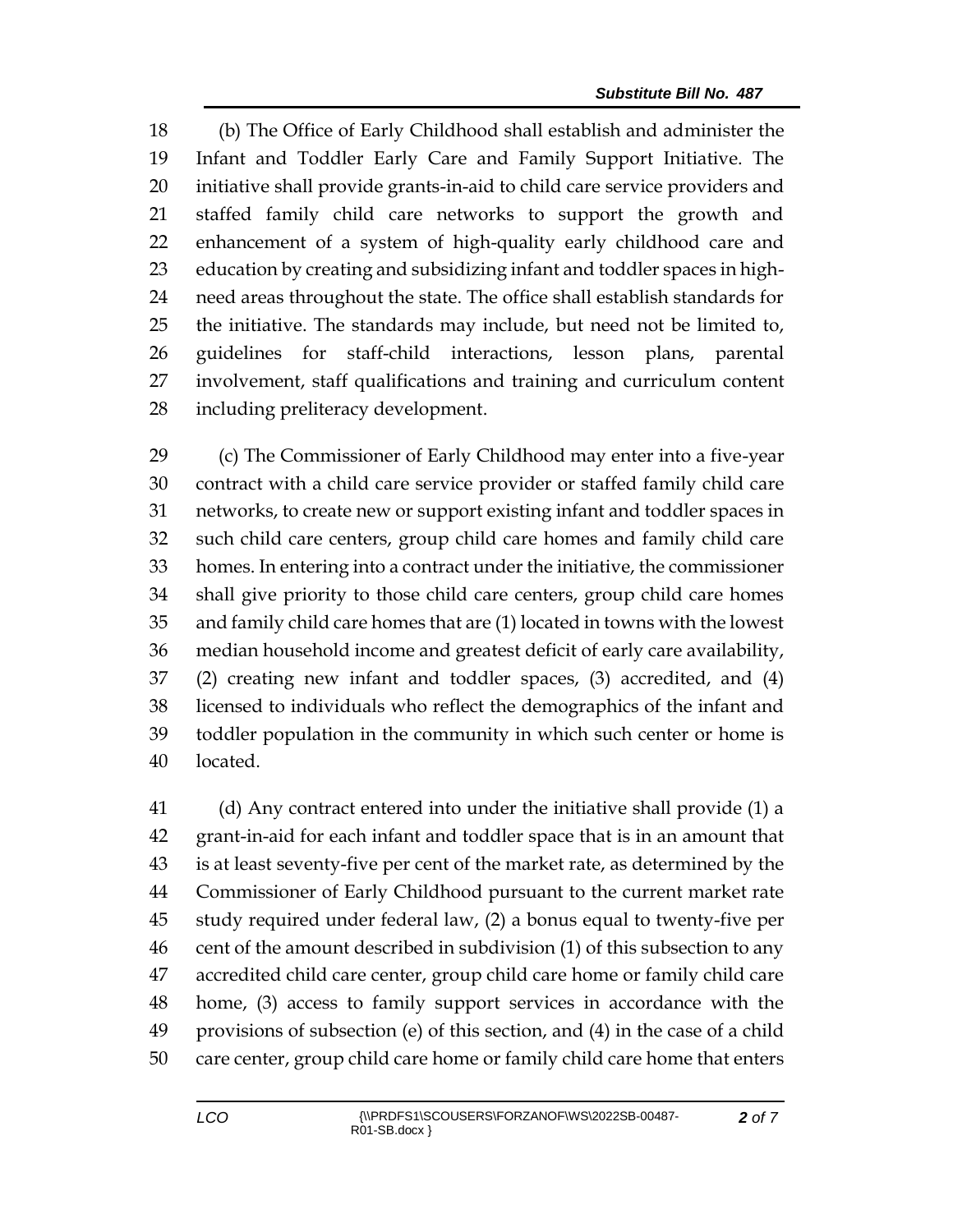into a contract with the office and is not accredited, additional assistance to help such center or home get accredited within three years after the date such center or home enters into such contract.

 (e) Each contract entered into under the initiative shall include provisions requiring the office to provide access to and support for family support services in the amount of ten per cent of the total grant- in-aid under the contract. Such family support services shall include, but need not be limited to, parenting support, information about child development and assistance to help parents complete their education, learn English, enroll in a job training program or find employment.

 (f) (1) There is established an account to be known as the "early care and family support account" which shall be a separate, nonlapsing account within the General Fund. The account shall contain any moneys required by law to be deposited in the account. Moneys in the account shall be expended by the Office of Early Childhood for the purposes of the initiative established under this section.

 (2) For the fiscal year ending June 30, 2024, and each fiscal year thereafter, an amount equal to the percentage remaining after the amounts have been calculated pursuant to section 2-33c of the general statutes, as amended by this act, shall be transferred from the resources of the General Fund to the early care and family support account and credited to such account for the purposes of such initiative. The Office of Policy and Management shall make such funds available in quarterly allotments.

 (3) (A) The office may use a portion of the funds in the account to (i) provide technical assistance to existing child care centers, group child care homes and family child care homes in planning for the expansion of infant and toddler spaces under the initiative, including business planning, accreditation support, predevelopment expenses for any major renovations to an existing building or for new construction and the development of standardized plans and prefabricated buildings, (ii) develop family support services, and (iii) develop data collection and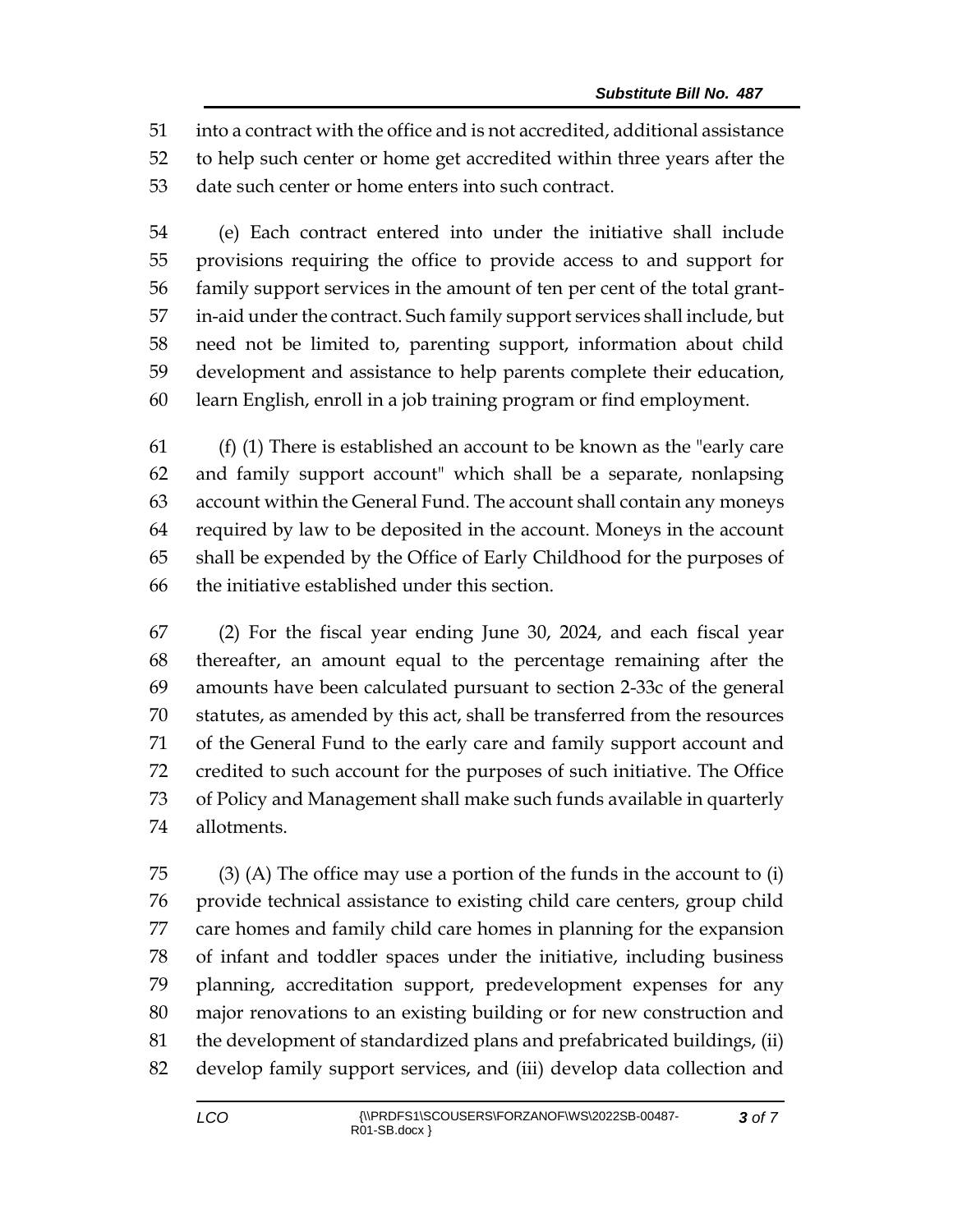evaluation tools for continuous program improvement, as follows: For the fiscal year ending June 30, 2024, up to fifty per cent of such funds; for the fiscal year ending June 30, 2025, up to thirty-five per cent of such funds; and for the fiscal year ending June 30, 2026, up to twenty per cent of such funds.

 (B) For the fiscal year ending June 30, 2027, and each fiscal year thereafter, the office may expend up to ten per cent of the funds in the account for the initiative for program evaluation, quality improvement and capacity expansion.

 Sec. 2. Section 10-507 of the general statutes is repealed and the following is substituted in lieu thereof (*Effective July 1, 2022*):

 (a) There is established an account to be known as the "smart start competitive capital grant account" which shall be a capital projects fund. The account shall contain the amounts authorized by the State Bond Commission in accordance with section 10-508, as amended by this act, and any other moneys required by law to be deposited in the account. Moneys in the account shall be expended by the Office of Early Childhood for the purposes of the Connecticut Smart Start competitive grant program established pursuant to section 10-506 and the Infant and Toddler Early Care and Family Support Initiative established pursuant 103 to section 1 of this act.

 (b) There is established an account to be known as the "smart start competitive operating grant account" which shall be a separate, nonlapsing account within the General Fund. The account shall contain moneys required by law to be deposited in the account. Moneys in the account shall be expended by the Office of Early Childhood for the purposes of the Connecticut Smart Start competitive grant program 110 established pursuant to section 10-506 and the Infant and Toddler Early Care and Family Support Initiative established pursuant to section 1 of this act.

Sec. 3. Subsection (b) of section 10-508 of the 2022 supplement to the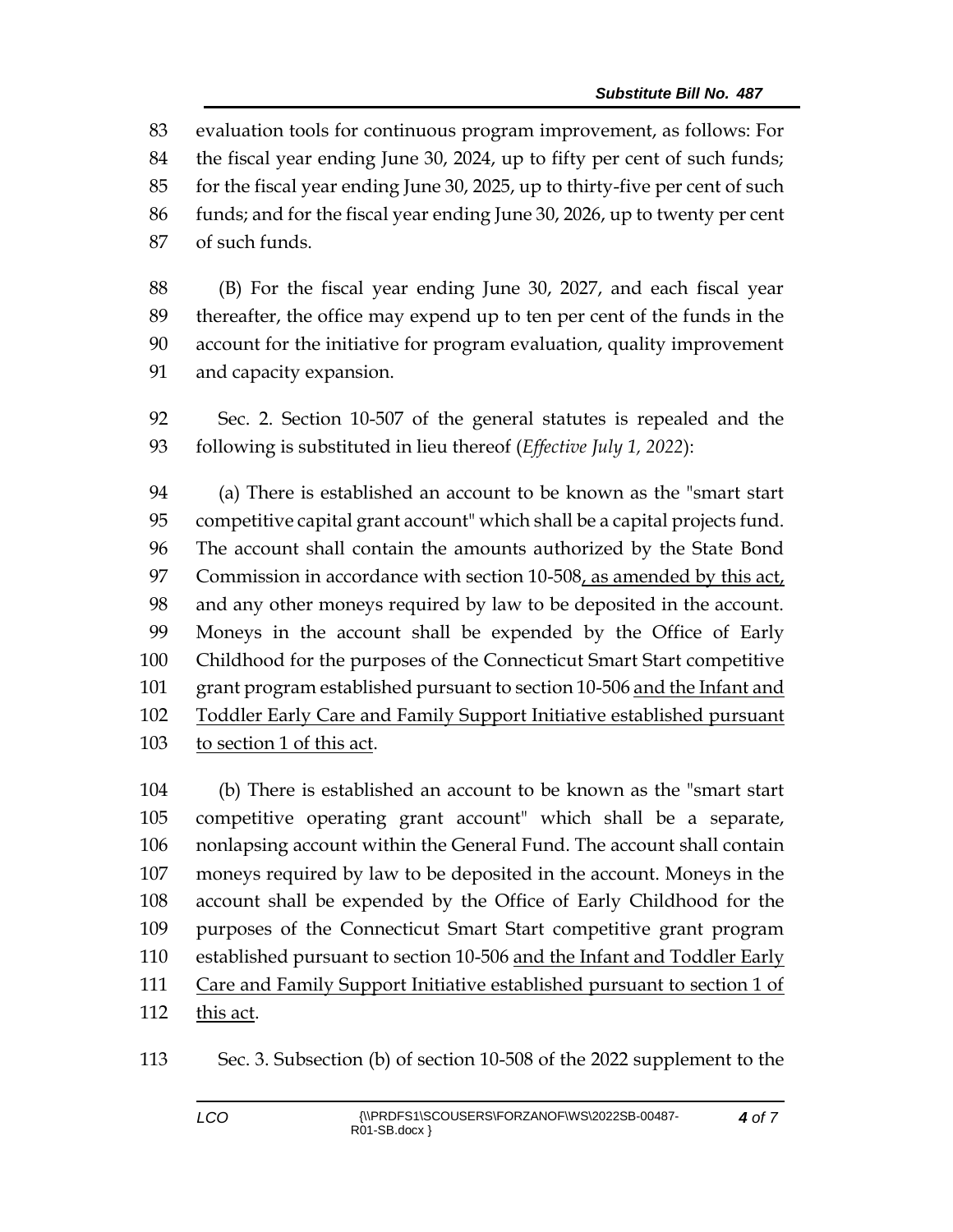general statutes is repealed and the following is substituted in lieu thereof (*Effective July 1, 2022*):

 (b) The proceeds of the sale of said bonds, to the extent of the amount stated in subsection (a) of this section, shall be used by the Office of Early Childhood for the purposes of early care and education facility improvements in the Smart Start competitive grant program established pursuant to subsection (a) of section 10-501, section 10-506 and section 3 of public act 14-41, the school readiness program, as defined in section 10-16p, state-funded day care centers pursuant to section 8-210, Even Start program pursuant to section 10-265n, programs administered by local and regional boards of education, and to expand the delivery of child care services to infants and toddlers **[**where a demonstrated need exists, as determined by the Office of Early Childhood**]** under the Infant and Toddler Early Care and Family Support Initiative established pursuant to section 1 of this act. Grants awarded pursuant to this subsection shall be used for facility improvements and minor capital repairs. Applicants eligible pursuant to this subsection may submit an application to the Office of Early Childhood and may receive a grant for capital expenses in an amount not to exceed seventy-five thousand dollars per classroom for costs related to the renovation of a facility.

 Sec. 4. Section 2-33c of the general statutes is repealed and the following is substituted in lieu thereof (*Effective July 1, 2023*):

 **[**(a)**]** In addition to the provisions of section 2-33a, on and after July 1, 2019, **[**except as provided in subsection (b) of this section,**]** the General Assembly shall not authorize General Fund and Special Transportation Fund appropriations for any fiscal year in an amount that, in the aggregate, exceeds the percentage of the statement of estimated revenue passed pursuant to subsection (b) of section 2-35 for each fiscal year indicated as follows:

T1 Fiscal Year Ending June 30, Percentage of Estimated Revenue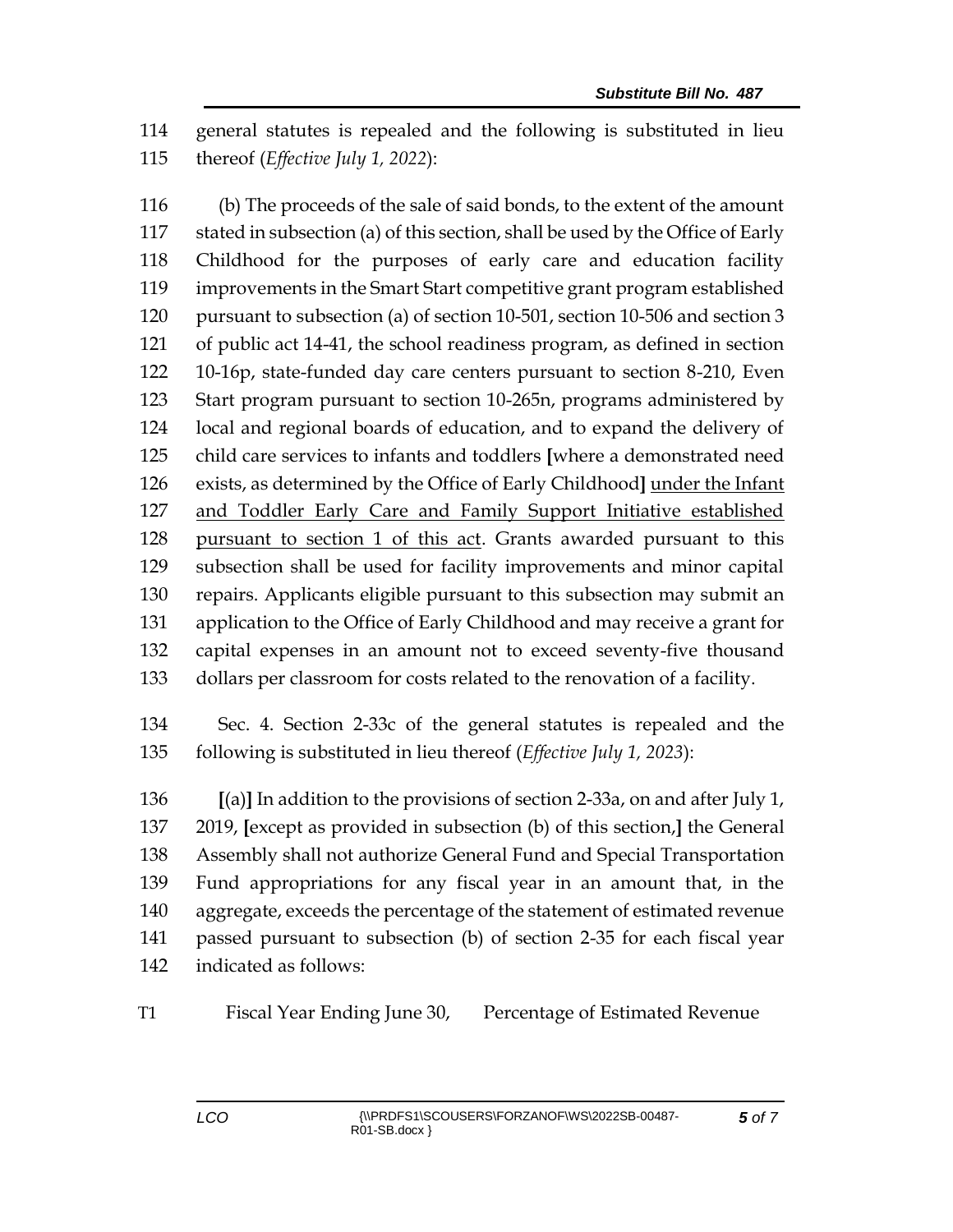|                |                        | SUDSUIUTE BIII NO. 487 |
|----------------|------------------------|------------------------|
| T2             | 2020                   | 99.5                   |
| T <sub>3</sub> | 2021                   | 99.25                  |
| T <sub>4</sub> | 2022                   | 99                     |
| T <sub>5</sub> | 2023                   | 98.75                  |
| T <sub>6</sub> | 2024                   | 98.5                   |
| T7             | 2025                   | 98.25                  |
| T <sub>8</sub> | 2026, and each         | 98                     |
| T <sub>9</sub> | fiscal year thereafter |                        |

*Substitute Bill No. 487*

 **[**(b) The General Assembly may authorize General Fund and Special Transportation Fund appropriations for any fiscal year in an amount that, in the aggregate, exceeds the percentage of estimated revenue specified in subsection (a) of this section for such fiscal year, if:

 (1) (A) The Governor declares an emergency or the existence of extraordinary circumstances and at least three-fifths of the members of each house of the General Assembly vote to exceed such percentage for the purposes of such emergency or extraordinary circumstances, and (B) any such appropriation is for the fiscal year in progress only. Any such declaration shall specify the nature of such emergency or circumstances; 153 or

154 (2) Each house of the General Assembly approves by majority vote 155 any such appropriation for purposes of an adjusted appropriation and 156 revenue plan.**]**

| This act shall take effect as follows and shall amend the following<br>sections: |                     |             |  |
|----------------------------------------------------------------------------------|---------------------|-------------|--|
| Section 1                                                                        | <i>July 1, 2022</i> | New section |  |
| Sec. 2                                                                           | July 1, 2022        | 10-507      |  |
| Sec. 3                                                                           | July 1, 2022        | $10-508(b)$ |  |
| Sec. 4                                                                           | July 1, 2023        | $2-33c$     |  |